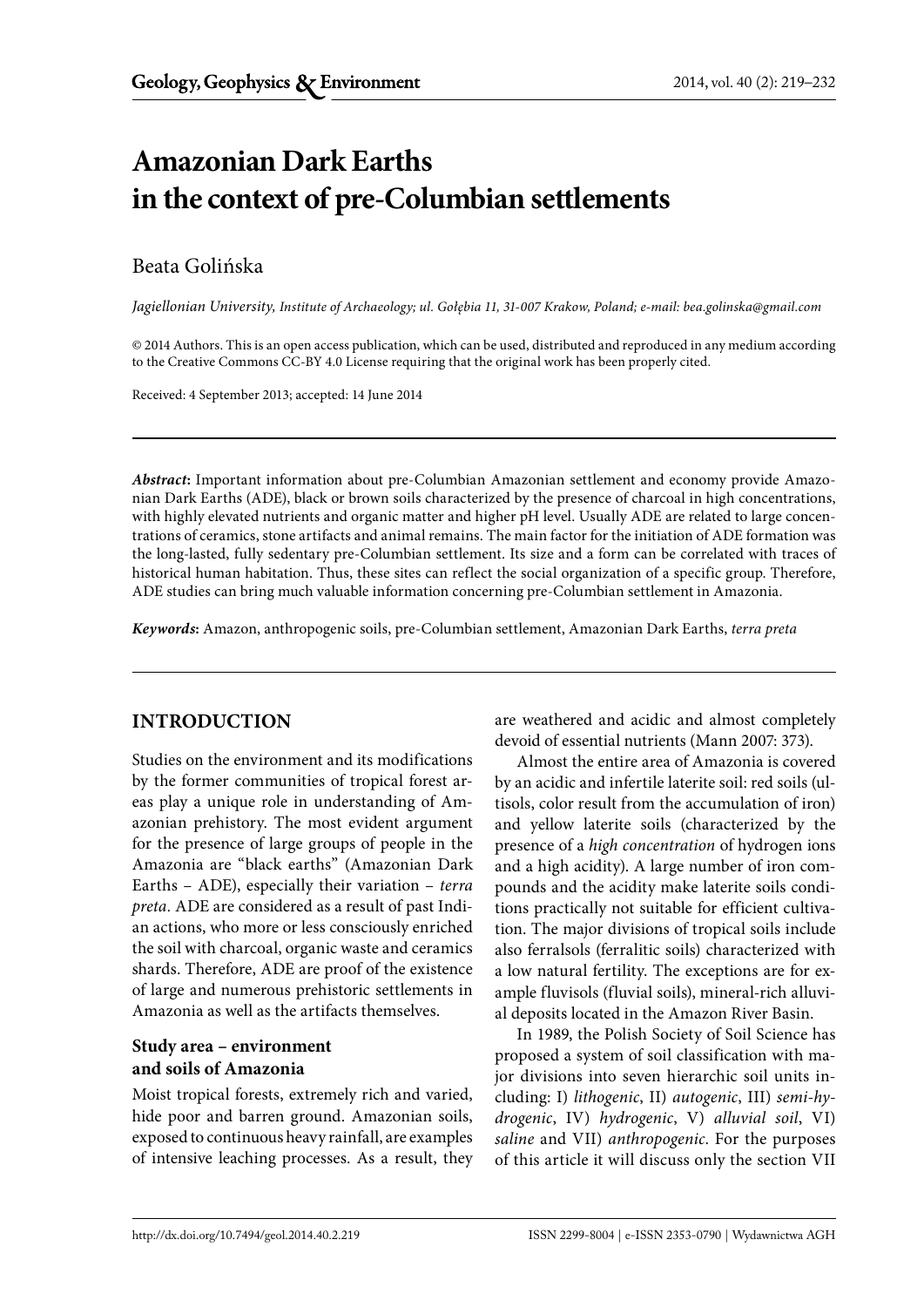including soils transformed as result of past human activities, including burial, partial removal, cutting and filling, waste disposal and irrigated agriculture (*anthrosols*).

Anthropogenic soils, formed under the influence of human activities are typologically transformed. Different profile horizons, the lack of some genetic levels or the presence of new, bio-physico-chemical and hydrological transformations as a result of municipal agriculture and industry lead to the division of two orders: *culture earth soils*, transformed under the influence of intensive management and *industrial earths and urban soils*. *Anthrosols*, are formed as a result of direct (irrigation, addition of organic waste or wet-field cultivation) or indirect (through the modification of vegetation, deforestation) human activities. Such processes can be intentional or random. Deliberate actions aimed at improving the quality of the soil are likely to occur simultaneously with the spread of agriculture (Woods 2003). Fertilizers were used during the reign of the pharaohs in Egypt. Hesiod and Xenophon mentioned that Greeks were fertilizing their fields to improve their fertility. In Carthage, bird droppings were used as a fertilizer. Also Cato and Columella, the Roman authors recommended pigeon droppings as an ideal fertilizer. Guano was also highly appreciated by the Incas.

In Amazonia, among the best-known examples of anthrosols are Amazonian Dark Earths (ADE), very dark in color, with a great amount of broken pot sherds, highly elevated levels of pH and increased concentrations of organic matter. These characteristics make them extremely fertile. ADE encompasses two specific types, a classic form: *terra preta* – "black earth" (also known as a *terra preta do índio* – "Indian black earths"; *terra preta antropogenica* – "anthropogenic black earth" or *terra preta arqueologica* – "archaeological black earth"; Petersen et al. 2001: 86, Sombroek et al. 2002: 2, Kämpf et al. 2003: 78, Lehmann et al. 2003: 105, Woods et al. 2004: 3, Maris 2006: 624) and *terra mulata* ("brown earth"; Fraser et al. 2009: 229, Kern et al. 2003: 71, Myers et al. 2003: 18, Woods et al. 2009: 1). Both of these soils are characterized by a high content of charcoal, which gives them the typical dark brown or black color. Scholars calculated that ADE contains 64 times more charcoal than other surrounding soils (Glaser et al. 2004, Thayne et al. 2009: 279).

# **AMAZONIAN DARK EARTHS –**  *Terra preta*

Amazonian Dark Earths are ubiquitous at archaeological sites in Amazonia and cover 6–18 000 km2 of forested areas of lowland Amazonia (Woods et al. 2009: 1). Most of the sites are located in *terras firmes* (uplands, forested area above the seasonal inundations), on the headlands, on the banks of watercourses or lakes, or on *várzea* ("flooded forest"), annually flooded plains (Kämpf et al. 2003: 78, Kern et al. 2004: 19).

Early scholars and explorers reported densely populated villages extending along the river running sometimes for several kilometers and a thick network of roads connecting big *settlement clusters* located more inland. Research indicates that *terra preta* can reflect the location of those settlements (Woods et al. 2004: 3). Thus, came the idea of the anthropogenic nature of these soils. Specification of *terras pretas*, high concentration of charcoal and the frequent occurrence of pottery fragments and stone artifacts seem to confirm this hypothesis.

In comparison to the otherwise infertile Amazonian soils ADE are highly fertile (Glaser et al. 2004: 9) and can be found practically on all of its territory. The problem with its origins and the role that they have played in the cultural processes in the pre-Columbian period for years have been discussed by a broad group of archaeologists, anthropologists, geographers, and soil scientists. Many theories considered the process of formation of those extremely fertile soils have been proposed, from purely random natural processes to intentional activities including *soil fertilization*. Most researchers agree with the view that *terra preta* is anthropogenic in nature, although it is not clear if it was formed intentionally or unintentionally (Neves et al. 2003: 29). Either way, it was created as a result of past human activities.

One of the most essential problems in ADE studies is a different approach to these soils and different ways of their research. The lack of one valid definition or even a clear indication of its characteristics poses many problems. Researchers, who map and identify ADE typically rely on the classification of the lands used in archeology and their interpretations; which, unfortunately, are rarely consistent with contemporary knowledge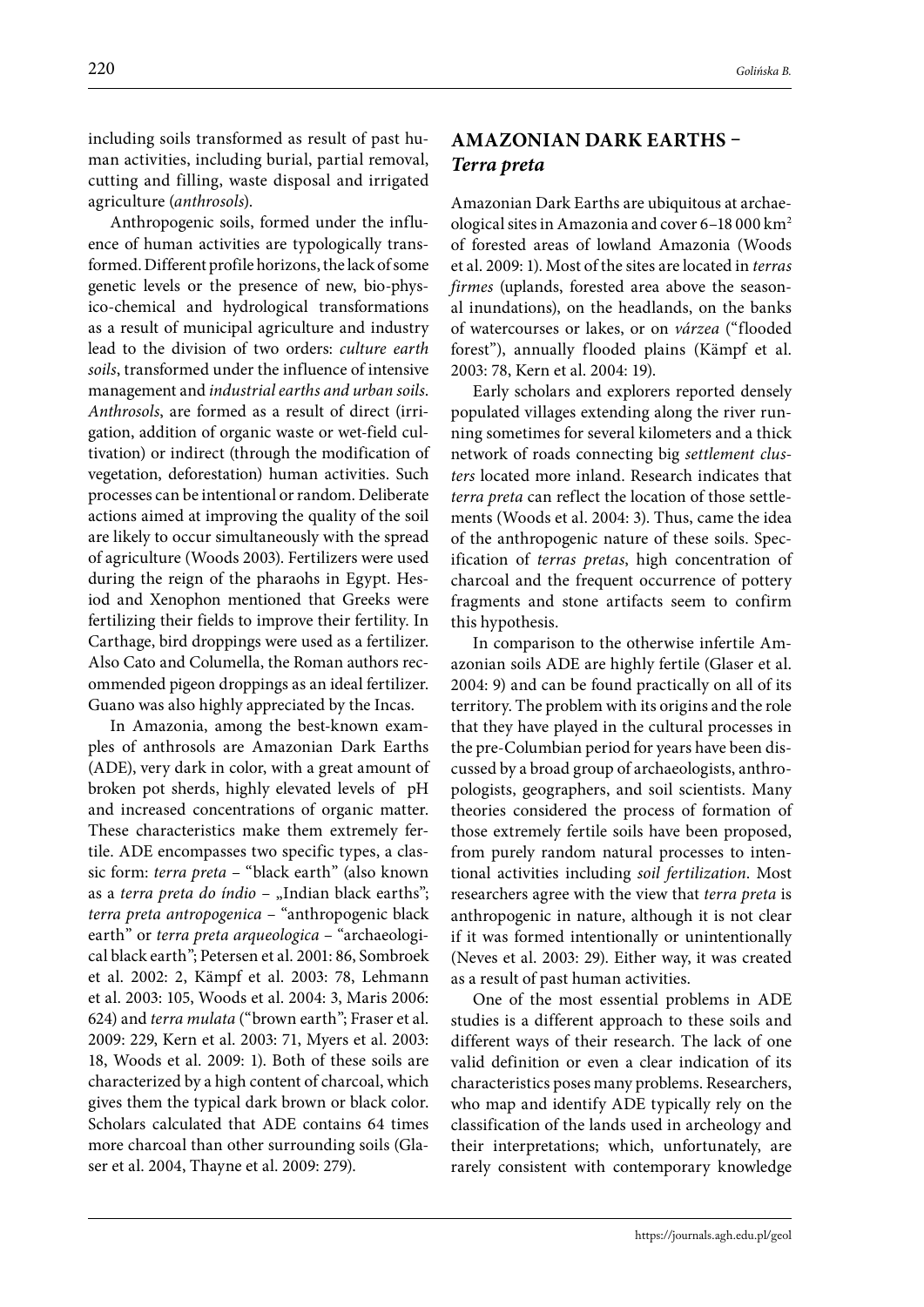of soil science. However, the archaeologists are experts in understanding and interpretation anthropogenic soils, associated with human activities occurring at sites in Amazonia. Soil scientists, on the other hand, focus on the horizons seen in the soil profiles, considering anthropogenic characteristics as perturbations and interferences. In contrast, archaeologists focus on the visible and structural features in the profiles of anthropogenic formation, perceiving soil levels as perturbations and disruptions. They focus mainly on the internal features of ADE: changes in texture, color, context, and filling. Traditional archaeology focuses on building chronology, by describing profiles of small, but often deep ADE excavations (Erickson 2003: 462).

#### **The history of ADE studies**

Knowledge of the historical Amazonian communities and their farming methods is mainly based on historical records: early conquistadors, chroniclers and travelers' relations. Unfortunately, most of these reports focus on the description of the Indians themselves, devoting little space to issues of the economy and the environment in which they lived (Myers et al. 2003: 21–22).

For the first time ADE was identified in the nineteenth century (Erickson 2003: 456). During this period, records of this phenomenon were limited to short notes. In many cases, *terra preta* was not even mentioned (Woods et al. 2009: 3).

Nineteenth-century ADE scientists, geologist Charles Hartt, his assistant Herbert H. Smith and later Friedrich Katzer working in the Amazonia, describe in detail the nature of these soils (Petersen et al. 2001: 88, Woods 2003: 3). All of them were aware of the vast area of ADE and suspectedly its anthropogenic origins. Smith wrote: "everywhere we find the scattered pieces of Amerindian pottery shards [...] land on the edges of bluffs owe their richness to remnants of the thousands of kitchen middens accumulating for thousands of years [...]" (Smith 1879 quoted after Woods 2003: 3, Woods et al. 2009: 4). Herbert H. Smith in his book *Brazil: The Amazons and the Coast* (1979) and in an article *An American Home on the Amazons* (1879) attributed ADE to the former settlement of Amazonian indigenous people. Hartt introduces a term "kitchen middens" to identify areas in the vicinity of the settlement where all post-production waste was accumulated (Woods et al. 2009:4).

Friedrich Katzer, author of pioneering works on ADE, in his work on the geology of the Amazonia (1903) stated that the "most characteristic richness (of Amazonia) lies in the soil" (Woods et al. 2009: 8). Based on the results of three years of field research (1895–1898) he estimated that the area between the drainages of Tapajós and Curuá Una is covered by "Schwarze Erde" (Woods et al. 2009: 8), which have completely different origins than chernozems from Central Europe (Woods 2003: 3). He stated those soils consist of a characteristic mixture of mineral deposits, carbonized plant material and partially distributed organic substances. Moreover, the estimated content of organic matter was 15–20% (Woods 2003: 4). Because of its unique richness, writes Katzer, ADE was used by indigenous communities in the past, when the area was densely populated (Woods 2003: 4). In 1944, excerpts from Katzer's book *A Terra Preta* (1903) was published in Brazil, being the first publication devoted entirely to *terras pretas*. Similar observations noted by British geologist, C. Barrington Brown describing the black soil of the New River in Guyana: "[...] in two places, even in the forest, ancient villages were found, marked by deep black earth mixed with pottery shards" (Brown 1876 quoted after Woods et al. 2009:4) and along a bluff near Obidos: "undeniably artificial origin [...] Agricultural land highly prized because of its fertility, known as *terras pretas* (black earth)" (Brown, 1878 Lidstone quoted after Woods et al. 2009: 4). In this paper, Brown and Lidstone were the first to introduce the term *terra preta* to the modern literature.

The end of the nineteenth century brings new scientific reports informing about ADE presence in different regions of the Amazonia. Combined with the ubiquitous Indian artifacts, the anthropogenic origins of ADE have been stressed.

Despite the early interest of origins of the *terra preta* issue, for over half of a century ADE has been left on the margins of contemporary research, leaving many issues unsolved. Up until the 1920s of the twentieth century, we see no major progress in the study of ADE (Woods et al. 2009:5). At that time, the best known ADE sites were situated on the river Tapajós, near the city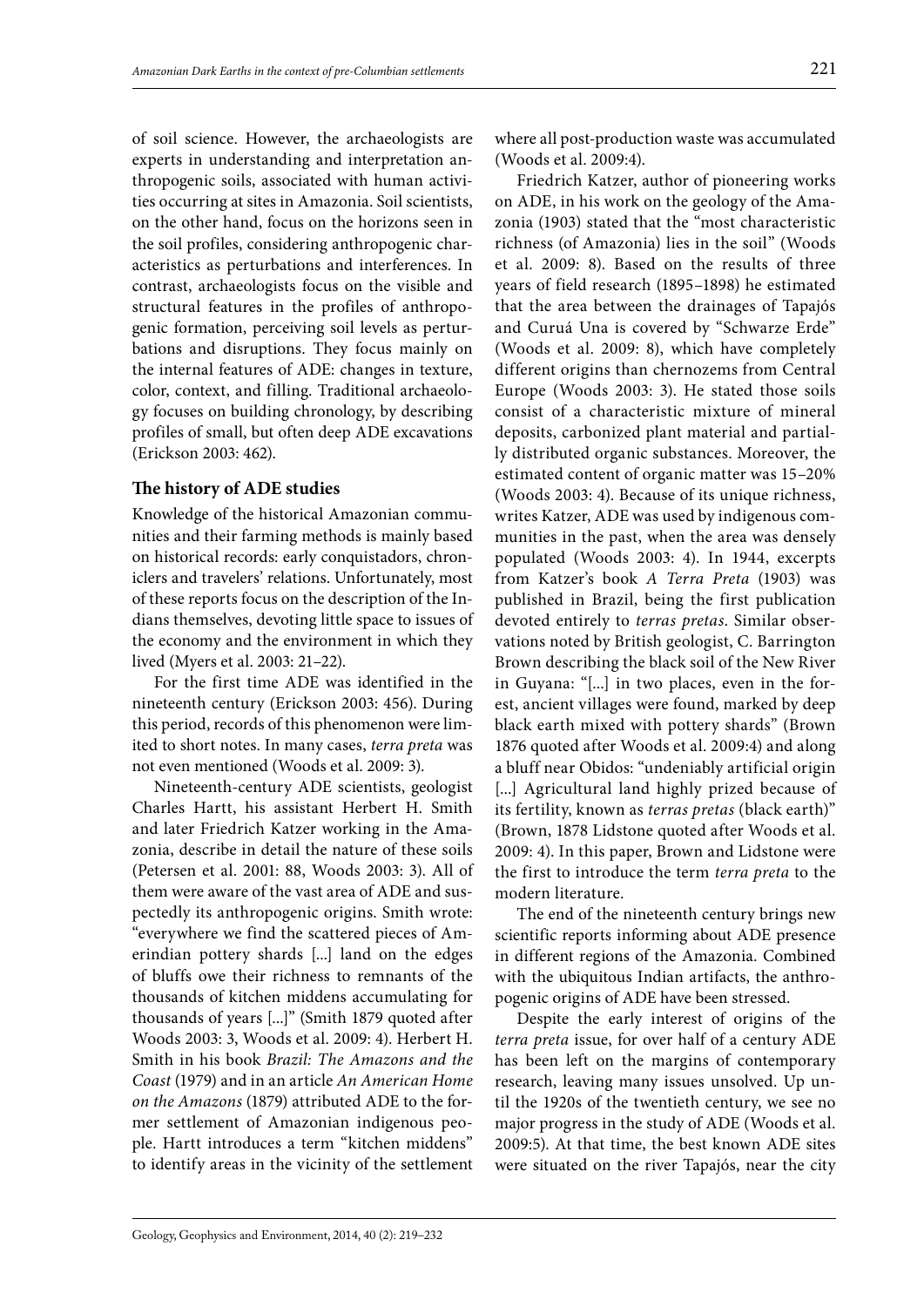of Santarém. Anthropologist, William Farabee, during his trip in 1915 discovered large area of *terra preta* sites on the northern edge of the river bluff on Belterra plateau, which interpreted as a trace of past settlement in this place. ADE reached 30–60 cm deep and covered about 4 ha (10 acres) (Petersen et al. 2001: 90, Woods et al. 2009: 5). In 1927, professor and adventurer from Michigan, Joseph Steere, based of his research in the area of Santarém stated that "there is no doubt that these sites are the remnants of ancient cities" (Steere 1927, quoted after Woods et al. 2009: 5). In 1923–1925, Curt Nimuendajú conducted excavations and research of ADE surface on the lower Tapajós. He believed that ADE developed as a remnant of the ancient Indian villages associated with the permanent settlement and fertile soils, formed as a result of those settlement, were used as arable land. In the work from 1925, entitled *Die Tapajó* he presented the location of many *terra preta* sites mapped two years earlier (Woods et al. 2009:5).

The 1940s to the 1960s are a period of denial of earlier theories about their anthropogenic origin of ADE. Many observers reported their existence, but instead of analytical studies, they focused on searching for natural causes of their emergence (Glaser et al. 2004: 10, Myers et al. 2003: 23, Woods et al. 2009:7). Brazilian agronomist, Felisberto Camargo believed that *terra preta* was formed as a result of volcanic dust deposition (1941, Erickson 2003: 459), an archaeologist Barbosa de Faria (1944, Erickson 2003: 459) pedologists Cunha Franco (1962, Erickson 2003: 459) and Italo Falesi (Erickson 2003: 459) argued that *terra preta* was formed as a result of the accumulation of organic matter in ancient lakes and ponds.

The breakthrough came in 1966, when Danish soil scientist, Wim Sombroek, the "father of Amazonian Dark Earths", published a classification of "Amazon Soils", being the first who noticed differences between *terras pretas* and other varieties of ADE, formed by waste accumulation at a specific site within the settlement area or brown earth, called *terra mulata*, which, as he believed, owed its traits from a long-term cultivation (Woods et al. 2009: 8).

Archaeologist Betty Meggers in her bestselling book *Amazonia: Man and Culture in Counterfeit Paradise* draws attention to the issue of ADE

(Meggers 1971: 132–134), moving this important issue to a wider audience outside of Brazil. However, in this book Meggers diminished the importance of cultural processes in soil formation in the Amazonia. Twenty-five years later, she reviewed her theories by assigning ADE development to brief, repeated periods of residence in the area for hundreds of years. The Brazilian-American geographer, Hilgard Sternberg, who dedicated an entire dissertation to ADE, summarized Meggers theories as that: "puzzling that in an environment such as Amazon, whose potential was estimated to be insufficient to sustain a large concentration of population and sustainable settlement (Meggers 1954), a native settlement could survive for such a long time" (Sternberg, 1975 quoted after Woods et al. 2009: 7).

#### **Properties of ADE**

*Terra preta* is a product of ancient anthropic activities. The combination of its specific features define soil horizons as an archaeo-anthropedogenic, which is the key to identify this group as archaeo-anthrosols (Kämpf et al. 2003: 88, 89). This horizon is the result of a long, continuous settlement in one area and its characteristic properties developed by additional impurities accumulated over a long period of time, i.e. wastes, organic materials (Kämpf et al. 2003: 90). *Terras pretas* differ from the surrounding soils of dark color, thickness (at 57% of documented archaeological sites of ADE layer of humus reaches a depth of 30–60 cm, Kern et al. 2003: 68), the presence of ceramic shards and stone artifacts (Kämpf et al. 2003: 83) and a large amount of charcoal (black carbon or pyrogenic carbon – PYC) and high concentration of organic matter. In terms of chemical features ADE, *terra preta* in particular, are characterized by a high concentration of carbon and nutrients, such as phosphorus, calcium, magnesium, zinc and manganese (Schaan et al. 2009: 127).

The most important indicator of anthropogenic soils is their color (Woods 2003: 9), a reflection of the cultural remnants of soil saturation, calcium carbonate content and the concentration of iron and magnesium. Earths containing large amounts of calcium carbonate and ash can become white. By slow oxidation of the iron as a result of weathering processes or heat sources they can adopt a red color (Woods 2003: 9). The color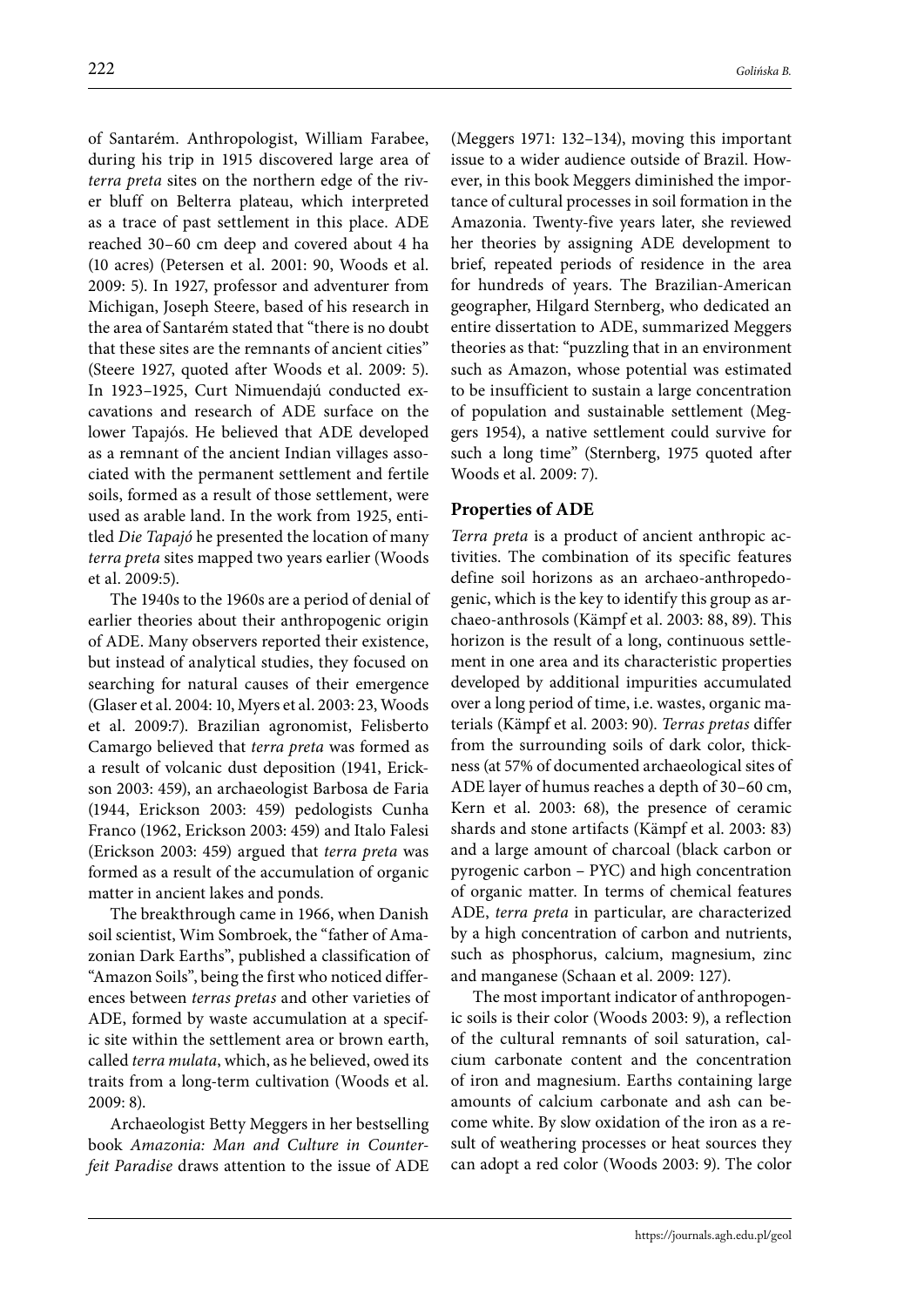area (Woods 2003: 7).

portant chemical indicator which can be used (Woods 2003: 9). The pH was introduced as an archaeological marker for comparing the relative past of some cultural and natural profiles,

The pH is employed as probably the most im-

defining the limits of a site, identifying the stratigraphy of waste middens and other places where ranges were not sufficiently clear, and finally, for identifying sites where the layers are disturbed. The increase in pH, associated with human activity, is attributed primarily to the presence of ash and charcoal. They also contain carbonate and calcium hydroxide, calcium sulfate, sodium, potassium and sodium carbonates and sulfates. The presence of wood ash in the cultural deposits may prevent the growth of acidity, which could be caused by the decomposition of organic residues. As the rainforest environment in general is not conducive to the preservation of organic remains, the ability of carrying out research determining the pH value of a particular area of human activity plays an important cognitive role.

Other indicators of anthropogenic soils encompass carbonates, carbon, nitrogen, calcium, potassium and magnesium (Woods 2003: 10, Schaan et al. 2009: 127). Carbonates suggest large amounts of wood ash deposited in the soil, their presence may also provide clues about the processes of plant and animal remains decomposition (Woods 2003: 10). Calcium also derives from human and animal excrement, as well as from various organic and inorganic residues (Schaan et al. 2009: 127).

#### **Localization of ADE**

ADE widely distributed in the Brazilian Amazon are found in a variety of different climatic, geological and topographical conditions, are normally surrounded by other much less fertile soils (Fig. 1**)** (Kämpf et al. 2003: 78). Sombroek estimated that ADE covered 0.1–0.3% of the Amazon region, which is 6–1800 km2 (Erickson 2003: 463, Sombroek et al. 2003). According to other estimates, the total area of soils partially or completely anthropic covers more than 10% of the entire Amazonia. This includes areas used for cultivation, uplands related to the aquatic economies and, finally, *terras pretas* and *terras mulatas* (Hecht 2003: 356). Due to the relatively small size in comparison to the surrounding soils, ADE occurs on soil maps only as inclusions. Over 80% of ADE areas cover less than 2 ha, only a few reach several hundreds of acres (Fig. 2) (500 ha – Santarém, Belterra 200 ha, 80 ha Manacapuru, 90 ha of Altamira) (Erickson 2003: 463, Kern et al. 2003: 68, Woods et al. 2004: 3, Schaan et al. 2009: 128, Woods 2009: 2).

of the soil is also affected by the presence of ash, charcoal and weathering products. It varies depending on the concentrations of all components, the time of exposure to weather conditions such as

Another most important ADE characteristic is phosphorus. In the 1920s, a Swedish researcher, Olaf Arrhenius, conducted research on the chemical properties of soil (Woods 2003: 6). An interpretation of those results was the first attempt to approach studying prior settlements from a soil science perspective. He argued that human settlement causes chemical changes in the structure in the soil by deposition or decomposition of organic and inorganic wastes. The differences can be used to interpret the history of the area before its settlement and after its abandonment. Therefore, phosphorus, found in most of the cultural residues, is the ideal anthropogenic marker. The element in the form of phosphate  $(PO_4^{3-})$  occurs at most habitation sites. Urine, plants and animal tissues contain large quantities of P. High concentrations of phosphates in the soil come from three main sources: minerals, whose main representative is apatite, plants (some plants contain a large amount of phosphate) or human remains (high content of phosphate in the soil also is noted in their graves; Woods 2003: 6–8). Human and animal bones are composed of apatite, mainly of hydroxylapatite. These additional substances are readable in the soil structure. Walter Lorch went a step further in developing a method of phosphate testing. Conducting research in Germany and in Eastern Europe he noticed that the differences in the settlement of societies with different economies leaves different marks in the distribution of phosphates (Woods 2003: 6). By comparing those diagrams from various sites he was able to create soil profiles specific for different types of management in human prehistory. For example, while on Stone Age sites phosphate concentrates within a limited area; while in temporary habitation zones they are spread over a much wider

temperature and precipitation.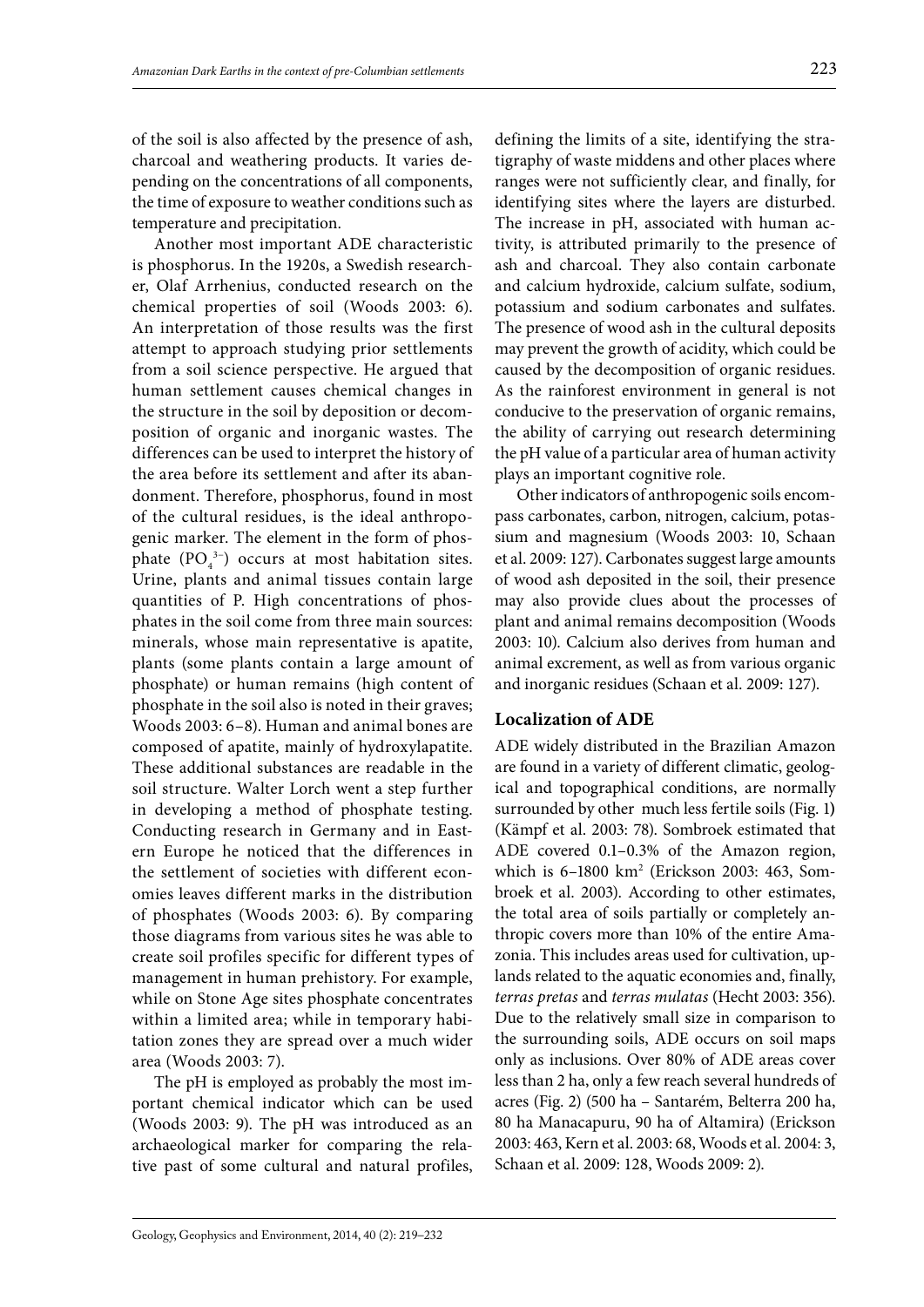

*Fig. 1. Selected Amazonian Dark Earths (ADE) sites (after: Kern et al. 2003, Lehmann 2003, Mora 2003, Neves et al. 2003, 2004, German 2004, Rebellato et al. 2009, Schaan et al. 2009, Schmidt 2009): A – cluster of ADE sites, B – single ADE site, C – contemporary cities, 1 – Manaus, 2 –* Santarém, 3 – Marajó Island



*Fig. 2. Location of selected ADE sites in the vicinity of Manaus city (after: Neves et al. 2004, Rebellato et al. 2009). 1 – Açutuba, 2 – Osvaldo, 3 – Lago Grande, 4 – Hatahara; other archaeological sites*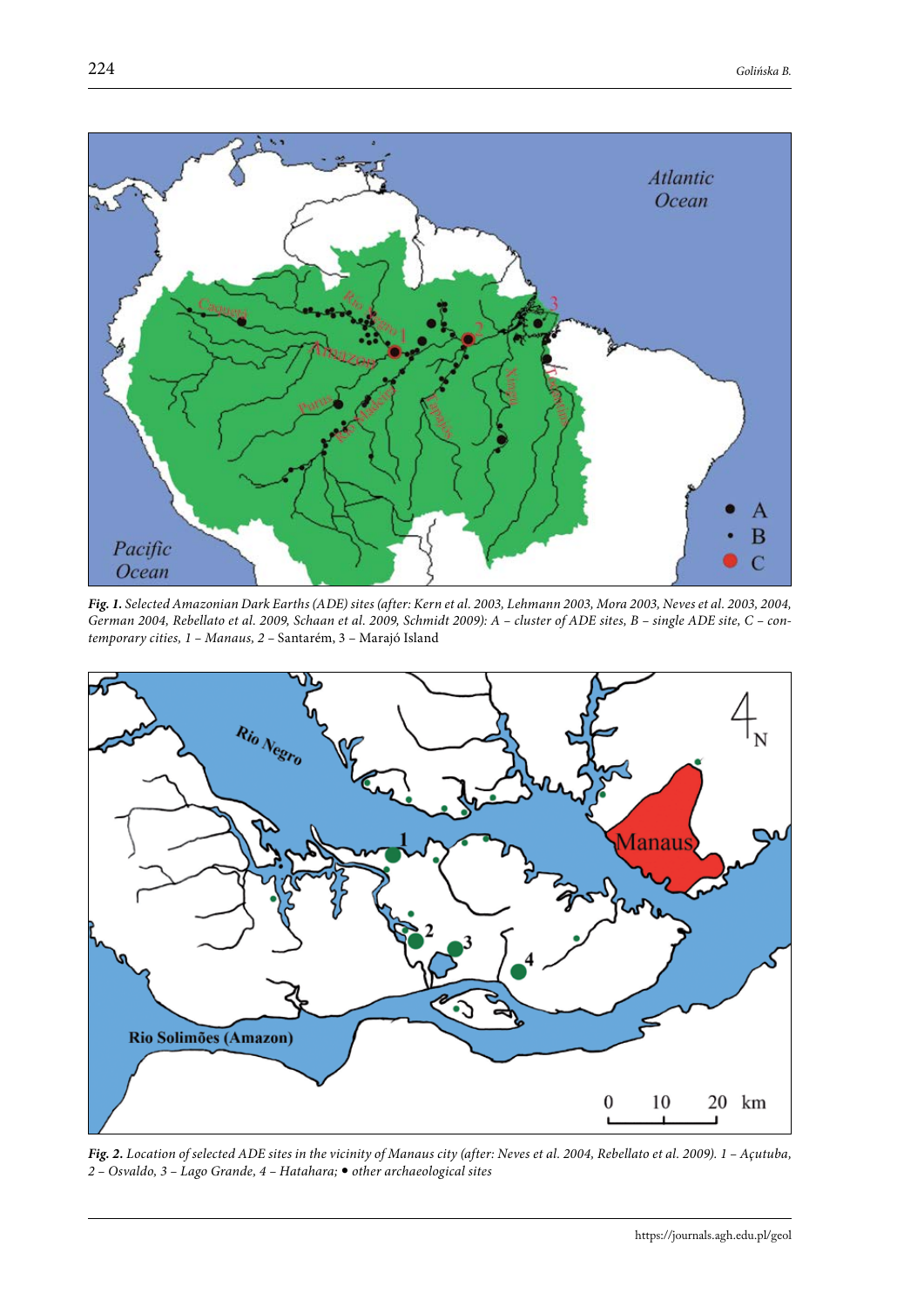Usually we find ADE on banks of watercourses, floodplains (várzeas), edges bluff sites and slopes located on the *terras firmes* (Denevan 1996: 664, Kämpf et al. 2003: 78, Kern et al. 2003:73). In addition to Brazil, ADE is also encountered in Colombia, Peru, Venezuela and Guyanas (Erickson 2003: 463, Kern et al. 2003: 73). They are less common are in the upper Amazon in Peru, Ecuador and Llanos de Mojós in Bolivia. Differences may come from different cultural traditions. Bolivian sites are most likely part of a larger cultural phenomenon associated with oval villages connected with the communities from the upper Xingu, Guapore/Itenez (modern border between Brazil and Bolivia) and the Madeira (Erickson 2003: 465). They can be associated with the phenomenon of ring-ditch sites consisting of trenches and embankments formed in various geometric patterns.

In the years 1985–1986, archaeological projects conducted systematic research along the Xingu and Trombetas rivers. Using information provided by the local communities these projects were able to locate many of archaeological/ADE sites in the study area (Kern et al. 2003: 53). About 45% of the sites were located 5–25 m from a water supply. It was also confirmed that the majority of sites are situated on the edges of plateaus, places hard to be reached, far from water sources, which may be associated with worsening military conflict (Kern et al. 2003: 53). Recent geo-pedological studies conducted in the southeastern part of the State of Amazonas (Brazil) and in the northeastern part of the State of Rondonia yielded new information about the deployment of ADE. It is estimated that for one site of this type per every  $2 \text{ km}^2 \text{ ADE}$  are located approximately every 5 km (Kern et al. 2003: 52, Erickson 2003: 463).

#### **Formation of ADE**

Through the years, various theories explaining the formation processes of *terra preta* have been proposed, from the concept of volcanic deposits (Hilbert 1968 quoted after Glaser et al. 2004: 10) throughout river alluvium (Zimmermann 1958, Franco 1962 quoted after Glaser et al. 2004: 10) to random deposition processes of anthropogenic materials originated from intentional human activities transforming the environment into a more productive one (Glaser et al. 2004: 10). There were

even theories that *terra preta* has been fertile long before their colonization by indigenous communities (Glaser et al. 2004: 10) and that gave impetus to settlement development.

Although we know quite well what the product is *terra preta*, nevertheless we still have the problem to identify the processes that led to its creation. Scholars are constantly looking for new sources of its formation.

These formation processes presumably comprise three main paths, which can be summed up in three models:

- 1) midden model ADE formed during longterm settlement, as a result of unintentional anthropic activities (Erickson 2003: 477, Kämpf et al. 2003:79);
- 2) agricultural model intentional agricultural activities based on an intensive slash-and-burn economy (Kämpf et al. 2003:79);
- 3) moundbuilders model including all intentional activities based on the building of earthen mounds and raised fields for residence, and burials, and for the latter, agricultural activities.

The midden model might have led to the creation of *terra preta*; the agricultural model on the other hand to the formation of *terra mulata*. The moundbuilders model includes archaeological mounds which are not necessarily related to ADE formation. They include large concentrations of residential, ceremonial or defense mounds found on the island of Marajó, mounds found in southern Brazil and similar structures known from Llanos de Mojós (Moxos) in Bolivia, as well as mounds at the juncture of the Negro and *Solimões* rivers (Kämpf et al. 2003:79).

Woods presented three alternative attempts to explain the occurrence of anthrosols (Woods 2003: 12). The first assumed that ADE are natural sediments and layers that were influenced during their developmental sequence by human activities more or less in the same way as other sites which do not have the characteristics of ADE. The second presented anthrosols as a mixture of natural sediments and debris from the human settlements. The third, the most probable, treated ADE as a cultural artifact formed by deposition and an accumulation of materials created as a result of past human activities. Build-up of layers began when the deposition rate of cultural residues exceeded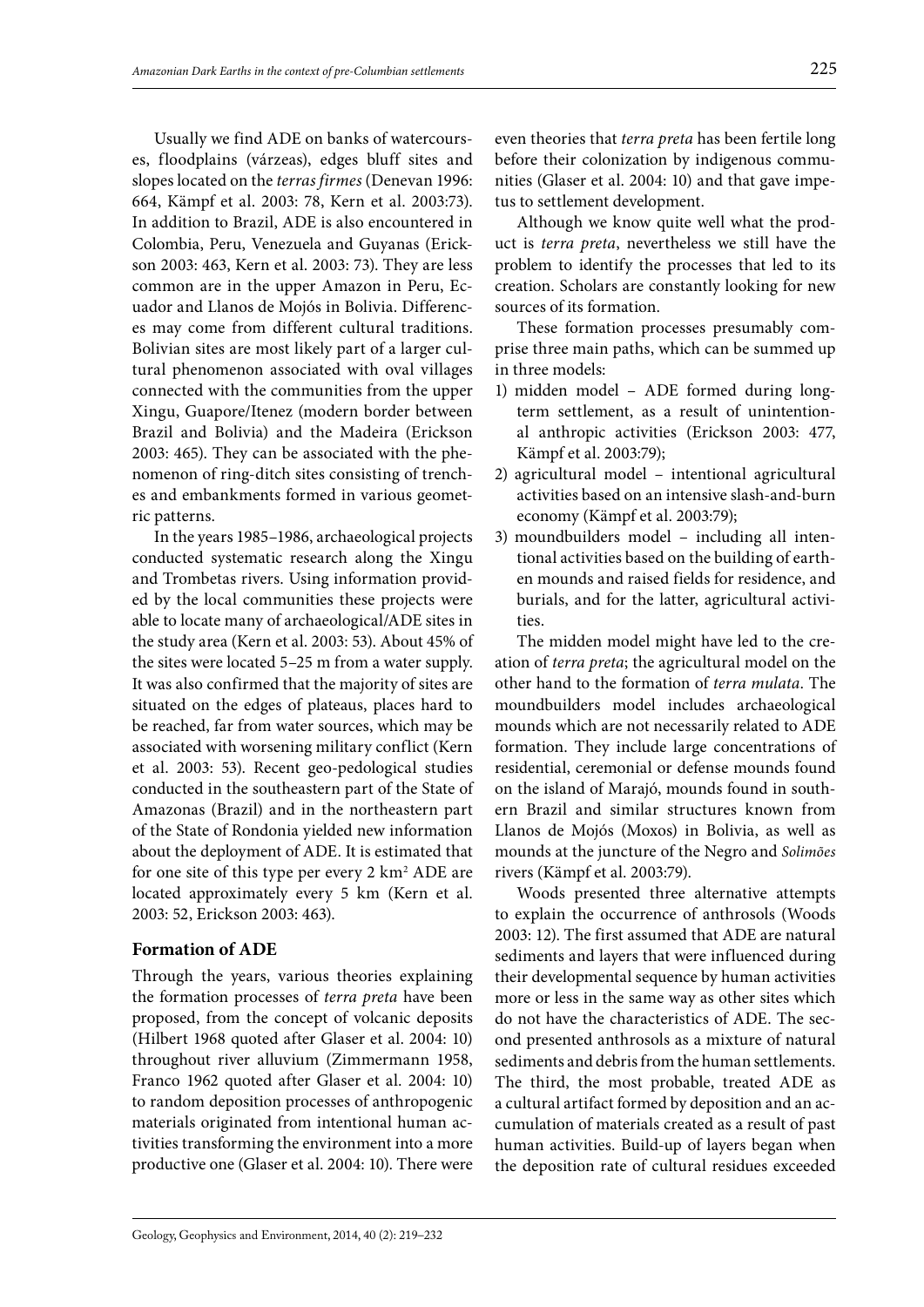losses by the volatilization of organic compounds, products of leaching or erosion. Index deposition refers to the population size and depends on accumulation or utilization. Unlike in the first and second cases, the third alternative assumed that the process of soil formation is completely dependent on the deposition of anthropogenic materials (Woods 2003:12).



*Fig. 3. Chronology of selected Amazonian Dark Earths sites (after Neves et al. 2003)*

Most scholars agree that the origins of ADE are related with a pre-European settlement in the Amazon Basin (Petersen et al. 2001: 88, Neves et al. 2003: 29, Thayn et al. 2009: 279) and *terra preta de indio* was created by indigenous Amazonian communities hundreds or even thousands of years ago (Petersen et al. 2001: 88, Woods et al. 2009: 1). The formation of these areas must be associated with major social changes which have occurred along the lowland areas of South America in the beginning of the first millennium AD or even earlier (Fig. 3) (Neves et al. 2003: 30). Although most researchers see the first millennium AD as the beginning of ADE formation in the Brazilian Amazon, there are sites dating back to the times before the given period (Petersen et al. 2001). An example can be Paredão, the archaeological site near Manaus, dated to 450 BC (Petersen et al. 2001: 100), sites on the Jamari River in Rondonia dated to 2500 BC (Miller 2003, 2006) or Hupaiya, Yarinacocha on the Ucayali River in Peru dated 200 BC (Eden et al. 1984:126). This period is characterized by the presence of oval settlements associated with the emergence and spreading of Arawak-speaking societies. These changes brought transformations in the relationship between society and nature, simultaneously pulling together dramatic and long-lasting transformations of landscape, including *terra preta* appearance.

However, we can not discuss only one impulse-element of ADE creation. First of all, you can not find a single causative factor of this pro-

> cess, because on does not exist. Environmental conditions vary throughout the range of ADE, the same goes for climate, vegetation, topography, and soil types. This means that the economy, the type of food as well as the survival strategy of the population will be significantly different in different parts of the Amazon at different times. This implies changes in the quality and chemistry of materials that come in contact with the soil. Similarly, a variety of human activities that have led to the formation of ADE or even the organization of a household (e.g. the presence of the higher phosphorus content in one partic-

ular place). Similarly, in modern Kuikuru villages in the upper Xingu we can observe two different disposal traditions – middens behind dwellings and a clean plaza in a front. Both of these areas are spaced apart by only one meter and the difference in chemical and physical processes occurring in them is enormous (Neves et al. 2003: 36).

In addition to synchronous and diachronic diversity, temporal heterogeneity is also evident. Regional differences in age of ADE due to the dynamics in social changes and evolutionary development, reflect the changes in human populations throughout history in the Amazon. Capturing the initial stage of this process encounters significant difficulties. The population density obviously changed though time, from a few small communities with a relatively small number of residents per village to the densely populated settlements, larger populations that occurred over time. The depth and nature of ADE at each site can be vary (Neves et al. 2003: 36). With time, the transition from hunting and gathering to agriculture resulted in changes in the quantity and quality of the materials that have been brought to the village and thus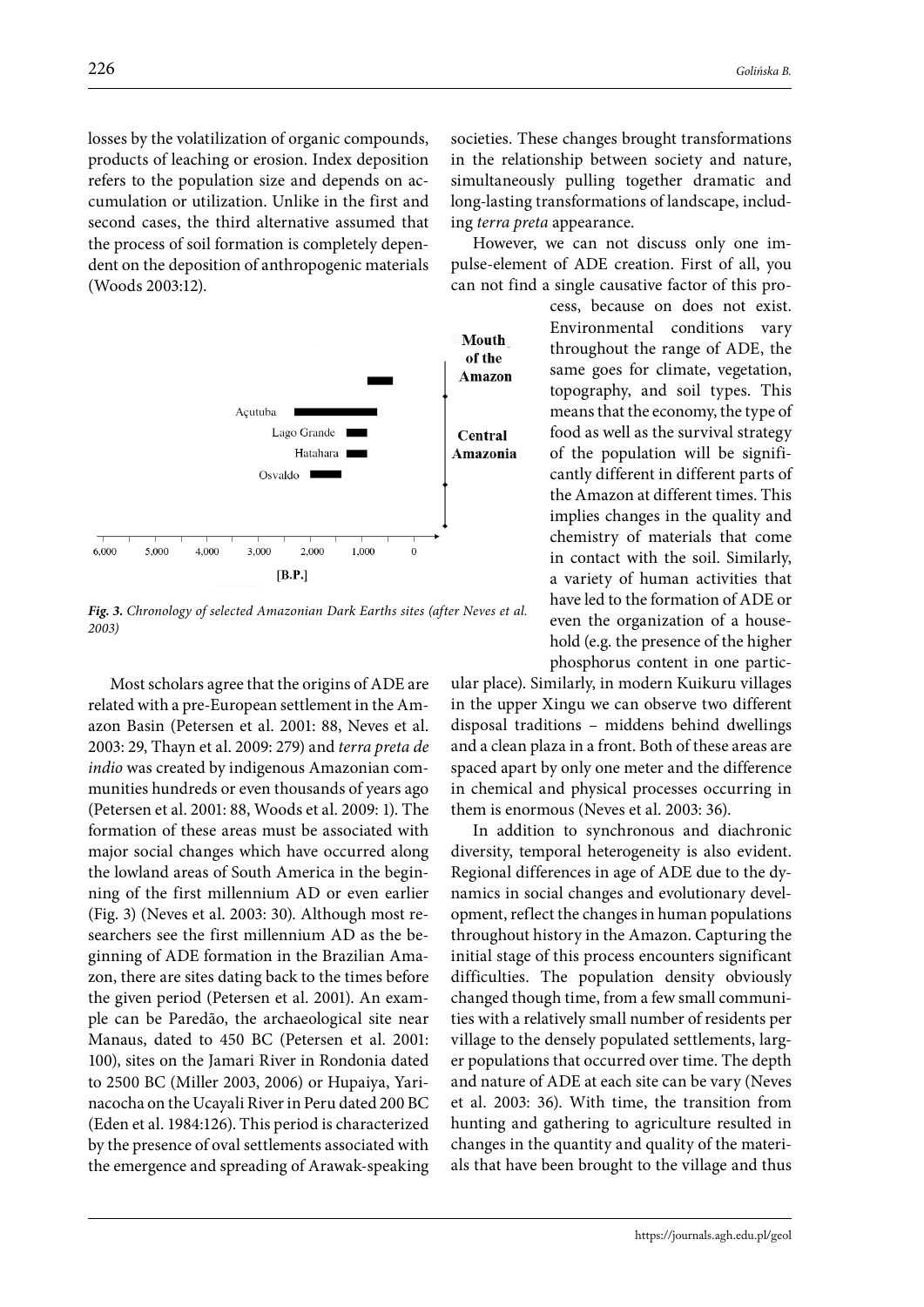followed the differences in materials penetrating the soil (Neves et al. 2003: 37). The ADE formation must therefore vary in time and space.

Due to the distinctive landscape transformation processes, the earliest ADE sites disappeared from the archaeological context. Organic material from older posts has mineralized leaving only inorganic artifacts that did not stain soils with a typical dark color making it unreadable (Neves et al. 2003: 38). Any attempt to determine the beginning of the formation process of these soils is therefore difficult. This is another problem concerning this specific region that researchers must struggle with. If it is true that ADE is an accidental product of human settlement it is also indirect evidence for a dramatic increase of population numbers in the Amazonian communities during this period. Since the first settlers arrived to Amazonia between at least by 11 thousand years ago, processes of ADE formation must thus be correlated with the establishment of a fully sedentary lifestyle based on the development of agriculture in the 3rd millennium B.P. (Petersen et al. 2001, Neves et al. 2003). Plant cultivation as the main means of food production in Amazonia was the key factor for the development of ADE. Intensive agriculture requires continuous improvement of soils, therefore *terra preta* partially may be the result of those intentional anthropogenic activities. When agriculture developed in Amazonia, specific residential and economic patterns occurred in the area lasting until the appearance of Europeans. In other words, a sedentary lifestyle and the type of economy were the primary prerequisite for the development of ADE (Neves et al. 2003: 39). At present, it is assumed that a sedentary lifestyle occurred in Amazonia, even a thousand years before the advent of ADE (Erickson 2003: 477), so it should not be taken into account as the process of their formation.

In the context of the settlement, possible sources of ADE may be fragments of clothing, post-consumer waste, pottery, remains of fires, house components and equipment, garbage and excrement (Erickson 2003: 480, Neves et al. 2003: 40, Woods 2003: 3). Most scholars mention activities related with funeral practices as one of the possible reasons for the occurrence of ADE. Today, many indigenous groups bury their dead under the floors of their homes or in the center of the village. Others cremate their dead whose

ashes are left in the place of cremation or consumed in the form of a drink during rites. Others, however, leave the house or even the whole village, leaving the deceased in a hammock belonging to the deceased and then set fire to all of the houses (Kern et al. 2004: 22). Of course, one cannot deny that funeral practices had to played a role in this process, but human bones and funeral urn fragments are found very rarely *terra preta* contexts. Near Manaus, on Rio Solimões, in Hatahara site (Petersen et al. 2001: 41) funerary urns were discovered below ADE horizon (Neves et al. *2*003:41). The appearance of ADE in this area, dated around 360 BC, is one of the earliest *terra preta* and *terra mulata* sites (Petersen et al. 2001: 100). However, the burials themselves were not associated with this horizon in any way. Therefore, we can exclude the contribution of burials in the creation of ADE.

One element, which could play a major role in shaping the course of anthropogenic soils in Amazonia is the process of preparing food and the resulting remnants of it (Neves et al. 2003:41). As I have repeatedly emphasized, ADE owe their color to a large amount of black carbon and incompletely burned organic remains. More than 1% of ADE consists of carbon (Erickson 2003: 478, Sombroek et al. 2003). This material, similar to charcoal is derived from the cooking fires, earth ovens, and other facilities where a lack of oxygen results in char formation. In order to explain the formation of *terra preta* by the content of carbonized materials, we must assume that kitchens, dwellings and thus fireplaces changed their locations through time or take into account the existence of very large groups of people. Of course, an area covered by a single fireplace was relatively small but we have to consider the possibility of the dispersal of ash and other combustion byproducts to a much larger area outside the house. This, in turn explains the high concentration of calcium and phosphorus in ADE content. Fish bones, on the other hand, found in large quantity in ADE containing a high concentration of calcium and phosphorus, may be responsible for the delivery of those elements into the soil (Neves et al. 2003: 41). The high content of phosphorus shows a high proportion of fish in the diet of indigenous Amazonian communities.

Each of these elements must have been involved in the formation of ADE. Primary concern is to determine which of them was a critical factor.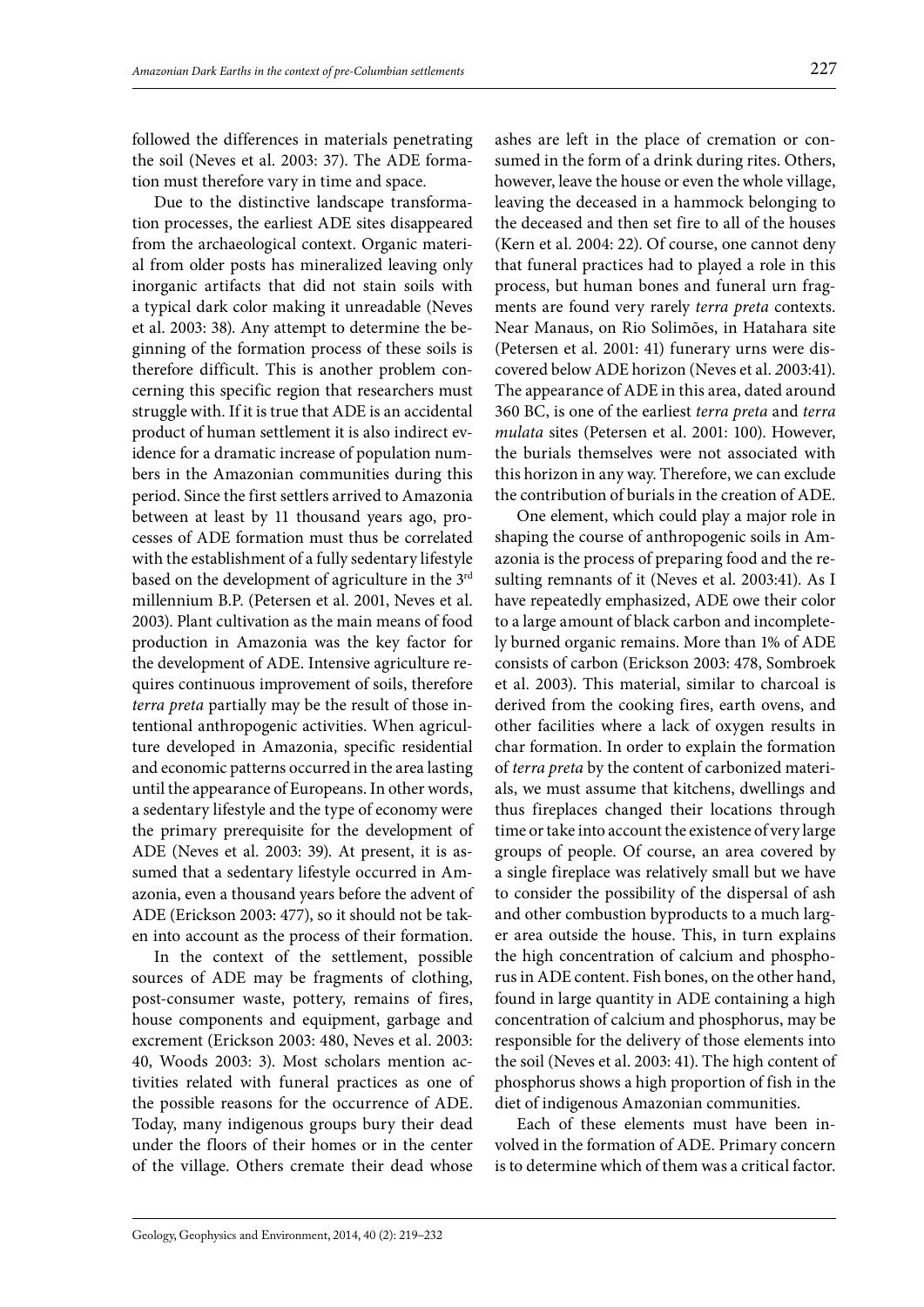Scholars agree that domestic wastes generated by human settlement, remnants of food residues, wastes from the process of preparing food, feces, urine, remains of wooden structures, pottery shards, stone tools, shells, ash and charcoal were key components in ADE production.

Amazonian Dark Earths contain over sixty times more charcoal than the surrounding soils. If the char played the key role in the formation of ADE among communities "producing" ADE a special type of burning charcoal and its distribution had to develop. Amazonian indigenous communities apparently controlled the firing process resulting in charcoal production. It their context, these practices were an important element in the production of *terra preta* and *terra mulata*.

Traditionally the slash and burn economy, involving the clearing of small forest patches to gain new fields for cultivation, was regarded as a main carbon source (Jolly et al. 1987: 404). Trees has been cut down, dried, and burned for fertilization of the soil and then selected crops were planted. When nutrients were exhausted the field was left and the crop moved to a new location. Fallow period of oxisols and ferralsols usually took 8–10 years and for *terra preta* about 6 months (Glaser et al. 2004: 12). The forest returns in the following sequence: first weeds, then fast-growing tropical trees and after several years more mature cover overgrow. In this sense, a slash-and-burn economy is a tropical variety of shifting cultivation (Jolly et al. 1987: 404, Eden 1993: 152), a form of agriculture based on crop cultivation until all the nutrients in the soil are used and a significant portion of mineralized organic matter and the acidity rises to the level that prevents the productive economy (Jolly et al. 1987: 403). Consequently, the field is abandoned and can only be return to production after the recovery of nutrients. According to some researchers this specific economy is the only form of agronomic which can be used in the Amazon as a response to ecological limitations (Meggers 1971: 19–23). Flipping from field to field, Indians could have lived in the forest ecosystem without destroying it, in a subtle and harmonious balance with the environment (Mann 2007: 374). Unfortunately, a slash-and-burn economy has one major drawback, it does not yield enough to maintain a complex and large communities (Mann 2007: 376).

Now, when archaeological studies have provided new evidence for the existence of a complex, agricultural society in the Amazonian past, the theories of economy based on agriculture, the theories of high importance slash-and-burn economy and its contribution to the process of ADE formation were sentenced into oblivion. The ineffectiveness of such management and insufficient amounts of carbon introduced into the soil as a result of high temperature firing is often highlighted (Sombroek et al. 2003: 132). Charred remains of the incomplete decomposition of organic matter, black pyrogenic carbon (PYC) and charcoal are responsible for maintaining a high level of organic matter in *terra preta*. PYC is produced mainly as a solid carbonaceous residue, including macroscopic distinguishable parts of charcoal and carbon black. PYC found in anthropogenic soils not only acts as a carbon storage, but also is a key factor for the sustained constant fertility of these soils (Glaser et al. 2004: 13).

A very important issue in the process of ADE is the matter of waste deposal within the site (Erickson 2003: 466). Amazonian indigenous communities are known in historical and ethnographic literature as "clean". The traditional village is usually described as a well-kept and neat. In Amazonia, every community carefully sweeps all waste out of the house and its surroundings and the central square. All impurities are swept outside the house or hamlet to a specially prepared place (Ka'apor Indians and Kuikuru; Heckenberger 2009) or thrown into rivers or streams (Erickson 2003: 465). The clear area has a great symbolic importance as a domesticated cultural space, in contrast to the wild forest areas located in the vicinity of the deposits; a clean village is a pride for the local community. The tidiness has also a more practical use, it protects feet from puncture, from snake bites and disease-causing pathogens from decaying organic debris.

A similar division into deposits zones and more or less "pure" areas could function in the past. Differences in the presence of organic substances within the village could be an evidence. Early Amazonian communities threw all their waste and uncleanness in a direct vicinity of a residential zone. Such "dumps", due to the high organic matter content, are suitable for cultivation but there is no evidence that they were actually used in this way. The only exception may be "kitchen gardens". Winkler-Prins (WinklerPrins 2009: 205, 206) found that the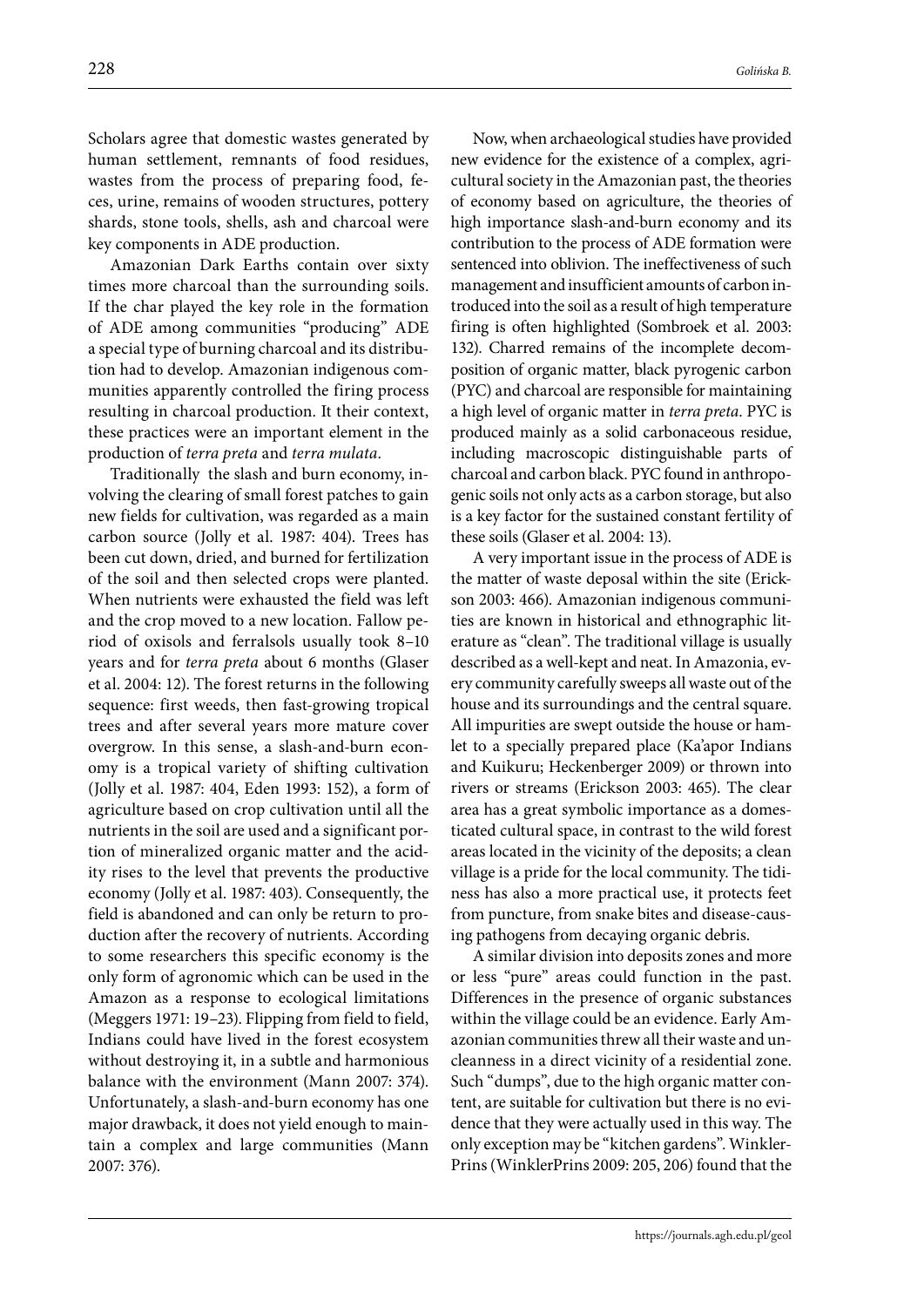dominant form of manipulation of soil in today's gardens in the lower Amazon is the creation of the *terra quiemada* ("burnt earth"). Every day wastes and debris are swept and accumulated in one particular place and then, once a week are burnt and ash and unburned remnants of leaves and twigs are mixed with the surrounding sandy soils. Then the mixture is spread around the garden, scattering around trees and shrubs (Glaser et al. 2004: 14). Sweep debris burned in contemporary home gardens will darken the earth and can be the beginning of the formation of a new type of ADE.

## **AMAZONIAN DARK EARTHS –**  *Terra mulata*

Less known is the second type of Amazonian Dark Earths, lighter *terra mulata*. "Brown earths" cover the vast areas surrounding the *terras pretas*  (Sombroek 1966, Kern et al. 2003: 71, Myers et al. 2003: 18, Woods et al. 2009: 1). These dark and organic-rich soils do not contain high quantities of ceramic and stone artifacts, likewise, the amount of organic substances correspondingly to them is lower than *terra preta* (Erickson 2003: 460). Sombroek (1966) believed that they are simply remnants of pre-Columbian cultivated areas. While in the case of *terra preta* a large amount of charcoal comes from domestic fires, as in the case of the latter, it is the result of low temperature burning of fresh plan materials. *Terra mulata* is therefore a remnant of the ancient pre-Columbian fields surrounding Indian villages (Myers et al. 2003: 23, Sombroek et al. 2003, Schmidt 2009: 166).

## **End production of ADE**

Intensification of agriculture, which was a proof of the creation of ADE, is both the cause and the result of the concentration of settlements in Amazonia. When the pressure of the population decreased, improvements of intensive production techniques likewise ceased. Such relaxation began together with the arrival of Europeans and Africans and the associated diseases for which the Indians had no immunity. In the period between 1524 and 1650 European "dominion" in Amazon was established. French, Danish, English, Spanish, and Portuguese fought for supremacy over those areas. To escape from the "white man" Indian masses hid in the forest spreading the deadly diseases. Along with the

great societies of Amazonia, the era of ADE ended (Myers et al. 2003: 21, Neves et al. 2003: 38). The memory of the large Indian settlements and their highly productive economies quickly disappeared.

## **ADE IMPORTANCE IN THE CONTEXT OF ARCHAEOLOGICAL RESEARCH**

Amazonian Dark Earths play a key role in studies of the past, present and future of the Amazon. The size and shape of Amazonian anthropogenic soil sites can be comparable to the historical traces of the indigenous settlement of Amazonia (Myers et al. 2003: 19).

The typical archaeological site in the Amazonia is combined by a unique combination of black earth, pottery shards and the presence of characteristic plant species that William *Balée* calls "cultural forest" (Schaan et al. 2009: 127). The intensive use of river resources, manioc and maize cultivation (Roosevelt 1980, 1991) enabled the development of a sedentary lifestyle (Lathrap 1970).

On a large scale ADE occurred between 450 BC and 950 AD (Petersen et al. 2001: 100, Erickson 2003: 484, Neves et al. 2003). In most cases, the earliest dates come from the Middle and Lower Amazon River region (Lathrap 1970, Roosevelt 1991, Petersen et al. 2001, Erickson 2003: 484, Myers et al. 2003, Neves et al. 2003). Today, most researchers believe these changes to be associated with increasing population pressure on the environment and increased social interaction (Lathrap 1970, Oliver 2001, Petersen et al. 2001).

There is still one major and fundamental question: whether the creation of ADE involving hundreds of hectares, was the result of a more or less permanent large settlements or rather the result of seasonal relocations of small villages (Neves et al. 2003: 43)? One of the most important hypotheses assumes prehistoric urbanism with large proto-cities and central squares, oval midden mounds and residential areas (Heckenberger et al. 1999). Research conducted by Heckenberger in the Xingu drainage in Brazil has proven the existence of the central plazas surrounded by a vast area of *terras pretas*. In this case, the occurrence of ADE is confirmed by the chroniclers' relations and provides direct evidence for the large population density in Amazonia at the time of the Contact Era.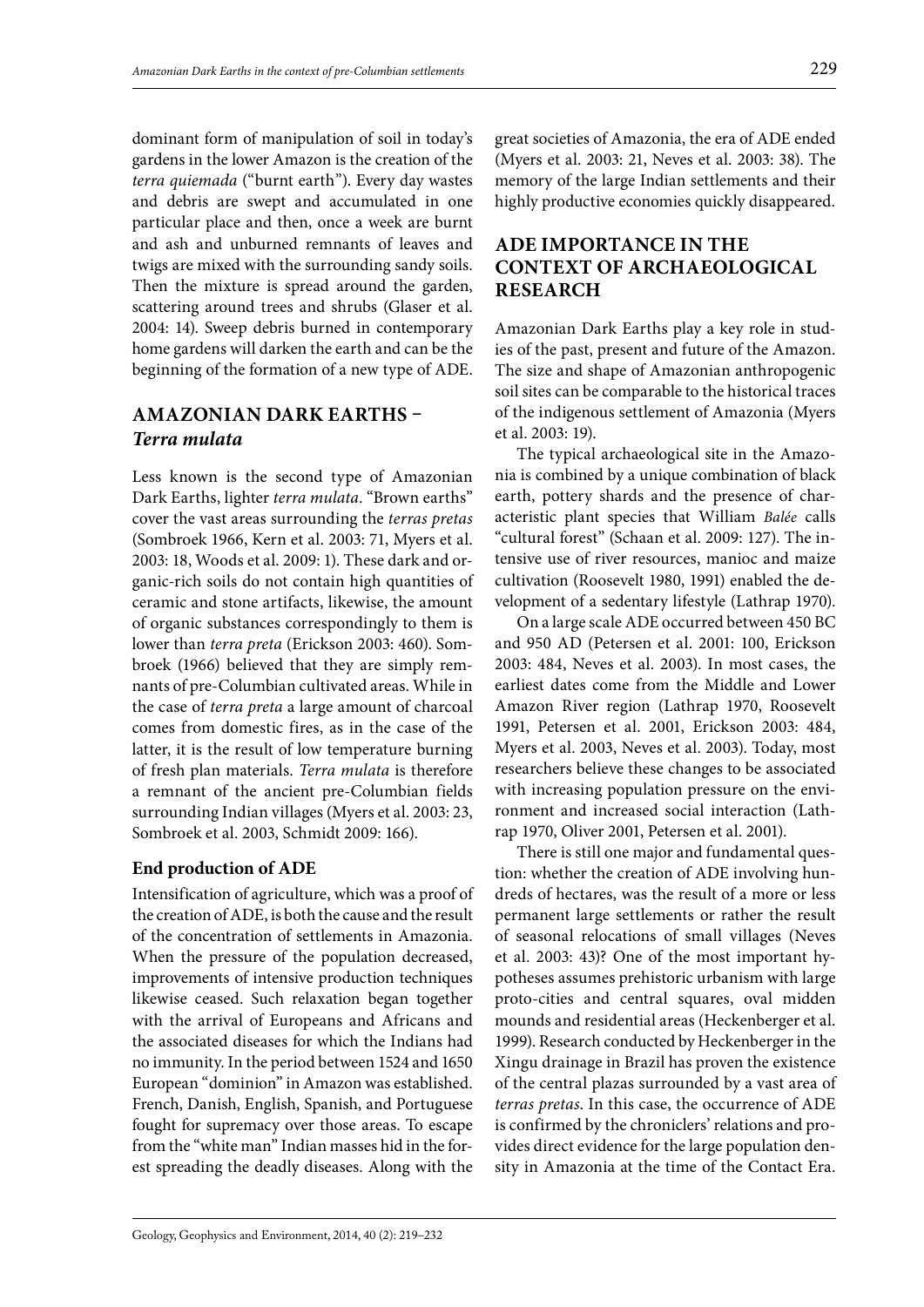Some researchers agree that the shape of ADE is perhaps related to the settlement pattern and reflects the social organization of the society. Such attempts to correlate ADE shape with different types of settlement could bring in the future valuable information about Amazonian pre-Columbian settlements.

#### **CONCLUSIONS**

Amazonian Dark Earths provide unprecedented information about the former settlement and economy of pre-Columbian societies of the Amazon. In terms of their properties ADE are an important nutrient storage, enabling the development of agricultural production in this hostile area. Creating fertile soil, the former farmers could effectively raise the standard of living (Woods et al. 2004: 8). By creating models based on experiments, archaeological and ethnographic research, each takes an important lesson about the origins and formation of ADE. The formation process of ADE as a deliberate effort of pre-Columbian societies was one of the many steps taken to improve the quality of harvest (Thayne et al. 2009: 279) and Amazonian *terra preta* is not a unique thing. Rather, it is part of a global process of accumulation of sediments within human settlements (Woods 1995: 163). Thus, *terra preta* or *terra mulata* can be direct evidence for the intensive cultivation of *terra firme*, crop fields, orchards, backyard gardens and forest modifications over hundreds or even thousands of years (Denevan 1996: 669–670, Rebellato et al. 2009: 21).

Historical ecologists show that Amazonia is largely an anthropogenic environment, transformed beginning at least 10 000 years ago, when the first groups of people arrived to the area and brought the most important tool with them – fire. ADE is only one of these modifications.

Long-term, permanent settlement in the Amazonia would be a key ingredient of *terra preta* formation (Erickson 2003: 483). Based on the results archaeological research, historical and ethnographic observations and contemporary analogies we can assume that the issue of deposit or disposal of debris played a major role in that process. Disposal of waste is in fact also a part of the cultural and intentional processes undertaken by the former and current Amerindian communities. "[...] The Amazonian communities – to quote

Erickson – knew exactly what they were doing when it came to settlement, agriculture and other activities that required the transformation of the environment for a long and a short period of time" (Erickson 2003: 483). *Terra preta* began to form in the sedentary conditions, which in turn are the result of cultural changes and decisions. And these decisions are deliberate and conscious (Erickson 2003: 484). Interesting threads in this discussion introduces the historical ecology, whose primary objective is to claim that indigenous communities were not adapted to the Amazonian environment, but rather adapted the environment by ordinary human creativity, technology and cultural institutions, created the world they wanted. In the agricultural regression model (model assumes that today's farmers live and use the resources of the environment created by their ancestors, not by adapting to it, but rather by exploiting) created by William *Balée* (Erickson 2003: 456) assumes that today's environment has been created by the effort of hundreds of generations; and Amazonian societies were able to alter soil nutrient levels, improve access to nutrients, change hydrology and vegetation and in the end create new, productive soils. The term "create" includes the scale and significance of what Indian communities have done to improve the environment in which they existed, the work to move the context of organic residues from residential to agricultural fields, cutting and removal of trees and the systematic burning of forest and savannah. Many Amazonian Dark Earths are therefore the result of deliberate human action, but not all of them. We can agree that *terra preta*, as a result of long lasting settlements and hundreds of years of creation, is not an intentional product. Different is the case of *terra mulata* – intensive agronomic processes leading to its formation, associated with land improvement, made it the result of deliberate actions.

#### **REFERENCES**

- Barreto C. & Machado J., 2001. Exploring the Amazon, Explaining the Unknown: Views from the Past. [in:] Mc-Ewan C., Barreto C. & Neves E.G. (eds), *Unknown Amazon. Culture in Nature in Ancient Brazil*, The British Museum Press, London, 232–251.
- Denevan W.M., 1996. A Bluff Model of Riverine Settlement in Prehistoric Amazonia*. Annals of the Association of American Geographers*, 86, 4, 654–681.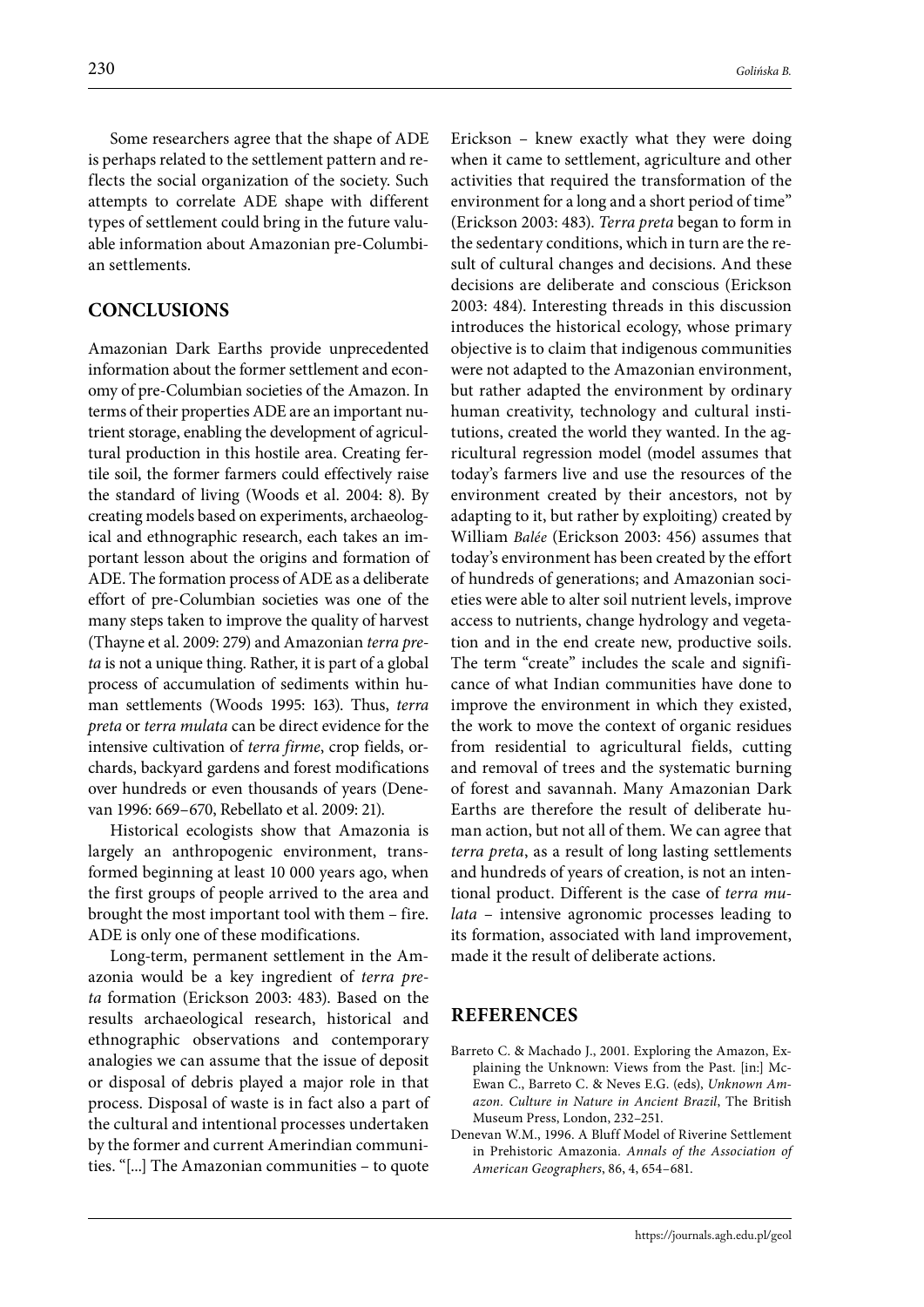- Denevan W. M., 2001. *Cultivated Landscapes of Native Amazonia and the Andes*. Oxford University Press, Oxford.
- Eden M.J., 1993. Swidden Cultivation in Forest and Savanna in Lowland Southwest Papua New Guinea. *Human Ecology*, 21, 2, 145–166.
- Eden M.J., Bray W., Herrera L. & McEwan C., 1984. Archaeology *Terra Preta* Soils and Their Archaeological Context in the Caqueta Basin of Southeast Colombia. *American Antiquity*, 49, 1, 125–140.
- Erickson C.L., 2003. Historical Ecology and Future Explorations*.* [in:] Lehmann J., Kern D.C., Glaser B. & Woods W.I. (eds), *Amazonian Dark Earths: Origin, Properties, Management*, Kluwer Academic Publisher, The Netherlands: 455–500.
- Fraser J., Cardso T., Junqueira A., Falcão N.P.S. & Clement C.R., 2009. Historical Ecology and Dark Earths in Whitewater and Blackwater Landscapes: comparing the middle Madeira and Lower Negro Rivers. [in:] Woods W.I., Teixeira W.G., Lehmann J., Steiner C., WinklerPrins A., Rebellato L. (eds), *Amazonian Dark Earths: Wim Sombroek's Vision*, Springer, Berlin, 229–264.
- Glaser B., Zech W. & Woods W.I., 2004. History, Current Knowledge and Future Perspectives of Geoecological Research Concerning the Origin of Amazonian Anthropogenic Dark Earths (Terra Preta). [in:] Glaser B. & Woods W.I. (eds), Amazonian Dark Earths: Explorations in Space and Time, Springer, Berlin – Heidelberg, 10–17.
- Hecht S.B., 2003. Indigenous Soil Management and the Creation of Amazonian Dark Earths: Implications of Kayapó Practices. [in:] Lehmann J., Kern D.C., Glaser B. & Woods W.I. (eds), *Amazonian Dark Earths: Origin, Properties, Management*, Kluwer Academic Publisher, The Netherlands, 355–372.
- Heckenberger M.J., 2009. Zaginione miasta Amazonii. *Świat Nauki*, 11, 44–52.
- Heckenberger M.J., Petersen J.B. & Neves E.G., 1999. Village size and permanence in Amazonia: Two archaeological examples from Brazil. *Latin American Antiquity*, 10, 4, 353–376.
- Jolly C.J. & Plog F., 1987, The Emergence of Food Production. [in:] [Ember](http://www.amazon.ca/s/ref=dp_byline_sr_book_1?ie=UTF8&field-author=Carol+R.+Ember&search-alias=books-ca) C.R., [Ember](http://www.amazon.ca/s/ref=dp_byline_sr_book_2?ie=UTF8&field-author=Melvin+R.+Ember&search-alias=books-ca) M.R., [Peregrine](http://www.amazon.ca/s/ref=dp_byline_sr_book_3?ie=UTF8&field-author=Peter+N.+Peregrine&search-alias=books-ca) P.N. & [Hoppa](http://www.amazon.ca/s/ref=dp_byline_sr_book_4?ie=UTF8&field-author=Robert+D.+Hoppa&search-alias=books-ca) R.D., *Physical anthropology and archaeology*, 4th ed., New York, 368–446.
- Kämpf N., Woods W.I., Sombroek W., Kern D.C. & Cunha T.J.F., 2003. Classification of Amazonian Dark Earths and other Ancient Anthropic Soils. [in:] Lehmann J., Kern D.C., Glaser B. & Woods W.I. (eds), *Amazonian Dark Earths: Origin, Properties, Management*, Kluwer Academic Publisher, The Netherlands, 77–104.
- Kern D.C., D'Aquino G., Rodrigues T.E., Frazăo F.J.L., Sombroek W., Myers T.P. & Neves E.G., 2003. Distribution of Amazonian Dark Earths in the Brazilian Amazon Dark Earths in the Brazilian Amazon. [in:] Lehmann J., Kern D.C., Glaser B. & Woods W.I. (eds), *Amazonian Dark Earths: Origin, Properties, Management*, Kluwer Academic Publisher, The Netherlands, 51–76.
- Kern D.C., Lima da Costa M., Lima F. & Francisco Juv., 2004. Evolution of the Scientific Knowledge Regarding Archaeological Black Earths of Amazonia. [in:] Glaser B.

& Woods W.I. (eds), Amazonian Dark Earths: Explorations in Space and Time, Springer, Berlin – Heidelberg, 19–28.

- Lathrap D.W., 1970. *The Upper Amazon.* Praeger Publishers, New York.
- Lehmann J., Kern D.C., German L., McCann J., Martins G.C. & Moreira A., 2003. Soil Fertility and Production Potential. [in:] Lehmann J., Kern D.C., Glaser B. & Woods W.I. (eds), *Amazonian Dark Earths: Origin, Properties, Management*, Kluwer Academic Publisher, The Netherlands, 105–124.
- Mann Ch.C., 2007. *1491: Ameryka przed Kolumbem*. Dom Wydawniczy Rebis, Poznań.
- Marris E., 2006. Black is the new green. *Nature*, 442, 624–626.
- Meggers B.J., 1954. Environmental Limitation on the Development of Culture. *American Anthropologist, New Series*, 56, 5, 1, 801–824.
- Meggers B.J., 1971. *Amazonia: Man and Culture in a Counterfeit Paradise*. Aldine – Atherton, Chicago – New York.
- Miller R.P. & Nair P.K.R., 2003. Archaeobotanical Methods for the Study of Amazonian Dark Earths. [in:] Lehmann J., Kern D.C., Glaser B. & Woods W.I. (eds), *Amazonian Dark Earths: Origin, Properties, Management*, Kluwer Academic Publisher, The Netherlands, 205–226.
- Miller R.P. & Nair P.K.R., 2006. Indigenous agroforestry systems in Amazonia: from prehistory to today. *Agroforestry Systems*, 66, 151–164.
- Myers T.P., Denevan W.M., WinklerPrins A. & Porro A., 2003, Historical Perspectives on Amazonian Dark Earths. [in:] Lehmann J., Kern D.C., Glaser B. & Woods W.I. (eds), *Amazonian Dark Earths: Origin, Properties, Management*, Kluwer Academic Publisher, The Netherlands, 16–29.
- Neves E.G., Petersen J.B., Bartone R.N. & da Silva C.A., 2003. Historical and Socio-cultural Origins of Amazonian Dark Earths. [in:] Lehmann J., Kern D.C., Glaser B. & Woods W.I. (eds), *Amazonian Dark Earths: Origin, Properties, Management*, Kluwer Academic Publisher, The Netherlands, 30–50.
- Oliver J.R., 2001. The Archaeology of Forest Foraging and Agricultural Production in Amazonia. [in:] McEwan C., Barreto C. & Neves E.G. (eds), *Unknown Amazon. Culture in Nature in Ancient Brazil*, The British Museum Press, London, 50–85.
- Petersen J.B., Neves E.G. & Heckenberger M.J., 2001. Gift from the Past: Terra Preta and the Prehistoric Amerindian Occupation in Amazonia*.* [in:] McEwan C., Barreto C. & Neves E.G. (eds), *Unknown Amazon. Culture in Nature in Ancient Brazil*, The British Museum Press, London, 86–107.
- Rebellato L., Woods W.I. & Neves E. G., 2009. Pre-Columbian Settlement Dynamics in the Central Amazon. [in:] Woods W.I., Teixeira W.G., Lehmann J., Steiner C., WinklerPrins A. & Rebellato L. (eds), *Amazonian Dark Earths: Wim Sombroek's Vision*, Springer, Berlin, 15–32.
- Roosevelt A.C., 1980. *Parmana. Prehistoric Maize and Manioc Subsistence along the Amazon and Orinoco*. Academic Press, New York.